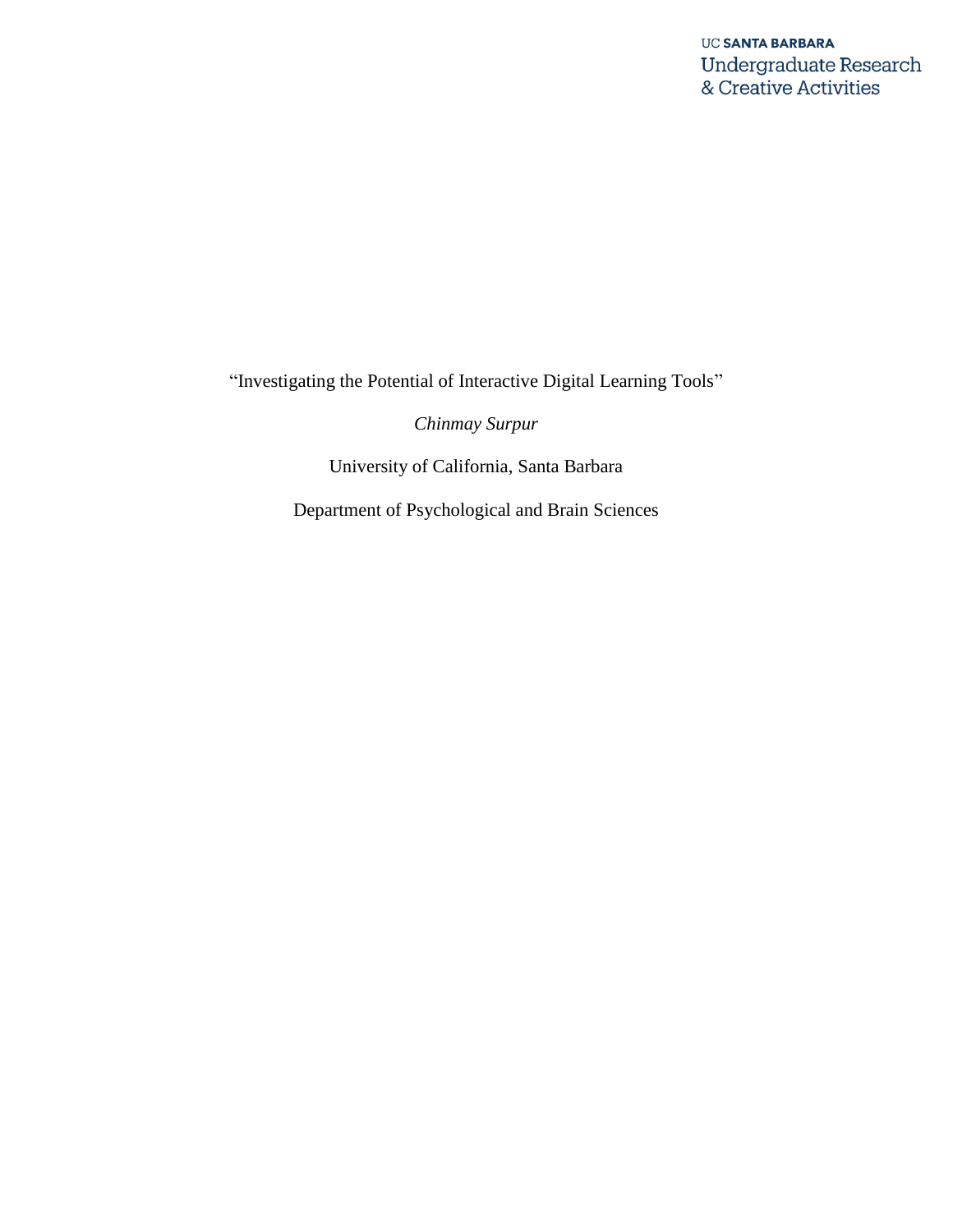## **Abstract**

The purpose of this study is to compare the efficacy of two learning methods: the traditional slideshow method of disseminating information (control group) versus the usage of guided digital simulations (experimental group). Two hypotheses are proposed: *interactivity hypothesis* and *distraction hypothesis*. The distraction hypothesis predicts that the control group will learn better while the interactivity hypothesis predicts that the experimental group will learn better. The results showed no significant difference between the groups on transfer-scores, and the control group rated the learning activity as more enjoyable and easier than did the experimental group. The results partially support the distraction hypothesis.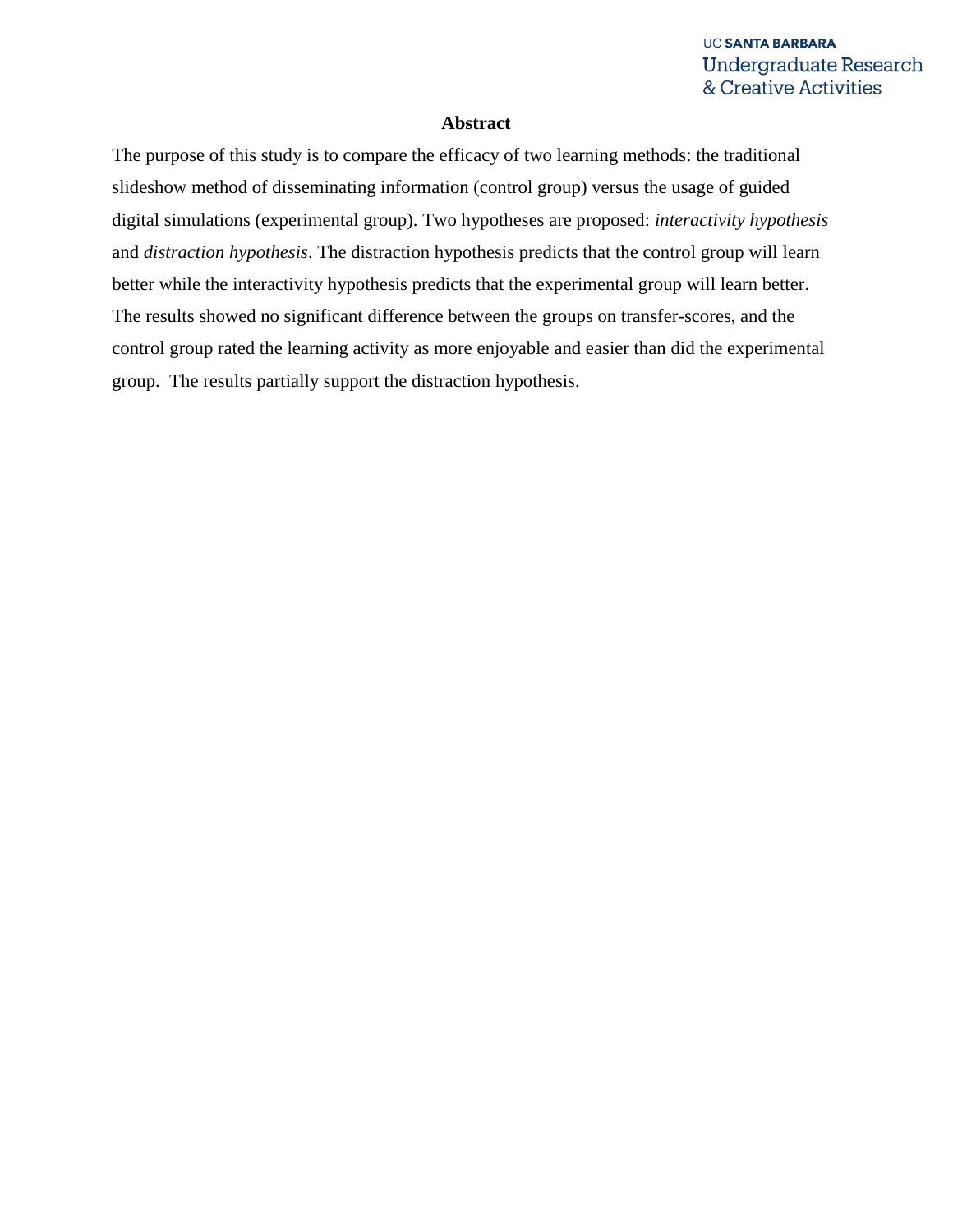#### **Introduction**

#### **Objective and Rationale**

Over the past 200 years, the education system and methods employed by institutions to train students have evolved concurrently with the technological revolution. As a result, many of the educational tools employed by schools and universities tend to rely heavily on the use of technology. One of the most common methods of teaching is the traditional lecture method, in which instructors often use digital media in the form of slideshow presentations. However, recent findings in the field of educational psychology demonstrate alternative methods of employing digital media to disseminate academic information to students, using methods such as games and digital simulations (Mayer & Moreno, 2001; Mayer, 2014a). The purpose of this study is to investigate interactive methods of instruction, specifically the efficacy of hands-on, guided digital simulations, compared to traditional passive slideshow methods of instruction. According to the interactivity theory, the interactive nature of guided simulations, compared to the passive nature of slideshows, allows students to learn information more deeply and enjoyably. On the other hand, according to distraction theory, the hands-on approach could introduce distraction in the form of extraneous processing and cognitive load, which could take away from the learning experience. In this study, participants were given a lesson on electrical circuits and Ohm's law. Two groups were randomly administered one of the two different methods of instruction compared in this study. Though both groups received the same information, the experimental group was administered the hands-on digital simulation, whereas the control group received a slideshow. In order to test for learning outcome, a transfer test was administered, containing questions pertaining to Ohm's law.

## **Literature Review**

The use of multimedia instruction has potential to help students better engage with academic material and learn new information (Honey & Hilton, 2011; Mayer, 2009, 2014b). For example, a study done by Moreno and Mayer (2001) showed that introduction of interactive pedagogical agents can promote meaningful learning in lessons using multimedia. In some ways, a guided digital simulation can function as an interactive pedagogical agent by inviting the learner to more actively participate. According to a meta-analysis done by Vogel and Vogel (2006) about computer games and interactive simulations for learning, "Across people and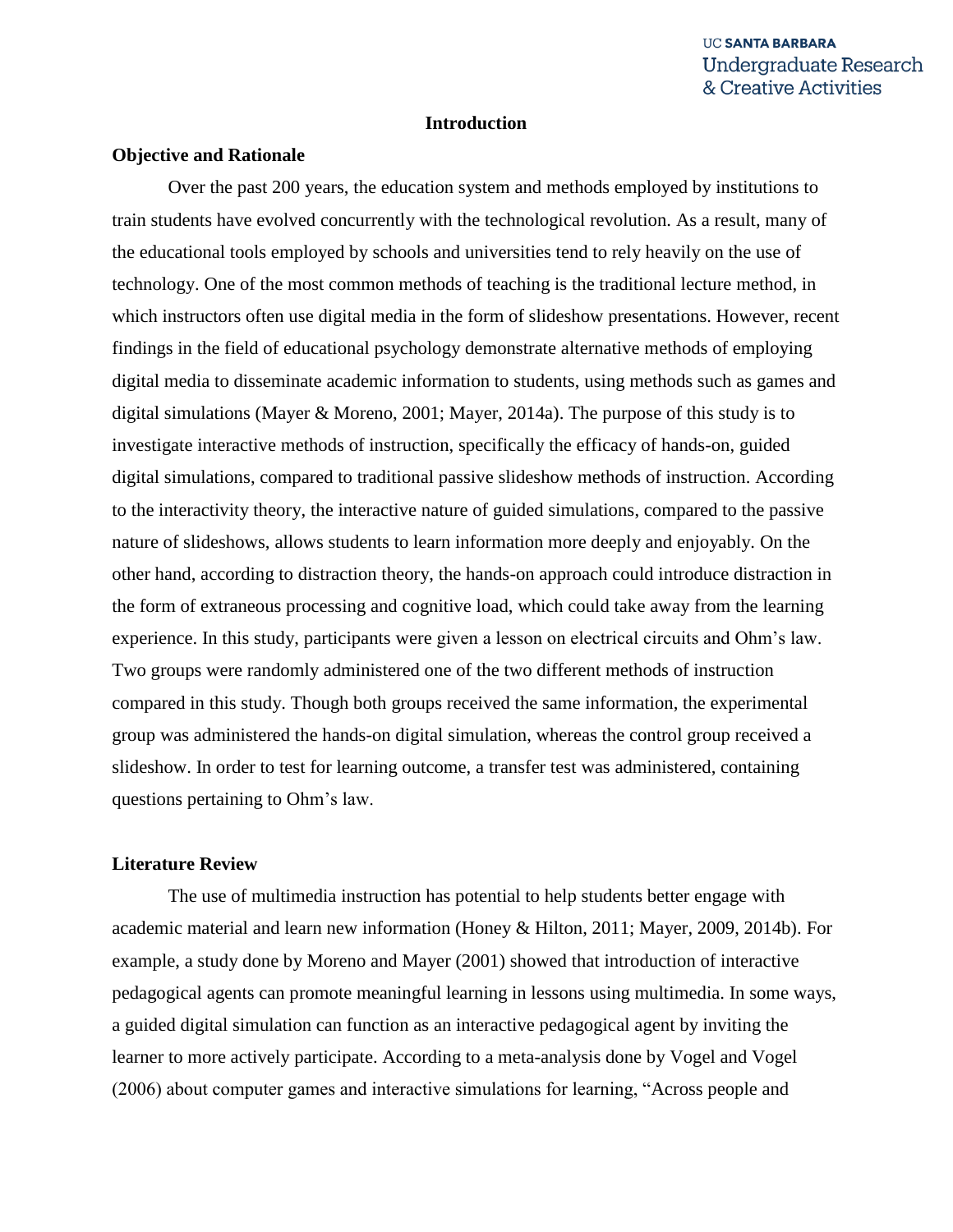situations, games and interactive simulations are more dominant for cognitive gain outcomes." Thus, research is needed to determine whether digital simulations can be used in a similar way as games, resulting in similar cognitive and learning outcomes. However, using digital media without any guidance might not be an effective method of learning. Results from a previous study done by Mayer and Moreno (2005) regarding the effects of guidance in a digital media learning study "support the appropriate use of guidance and reflection for interactive multimedia games." This study also showed that interactivity with the proposed learning material is the factor that improves learning and retention rates. In addition, application of the self-explanation principle—asking students to explain the material to themselves—in the guided simulation also helped students better retain information (Johnson & Mayer, 2010).

The competing theory in this study is the distraction theory, which proposes that due to additional extraneous processing, a type of "cognitive processing that does not support the learning objective and is caused by poor instructional design" (Mayer, 2010), the guided simulation will detract from the learning objective. This negative effect on learning may occur because the guided simulation would require a higher cognitive cost, including using a new interface, that could distract the learner from the core material.

#### **Theory and Predictions**

Based on the literature review in the previous section, the interactivity hypothesis proposed in this study argues that due to an active and hands-on approach to learning, individuals who attempt to learn via guided digital simulations will retain more information, indicating a better learning experience, and enjoy the activity more than those who learn passively through a slideshow. On the other hand, the distraction hypothesis proposed in this study argues that due to an increase in extraneous processing and cognitive load, the participants who learn through the guided digital simulation will retain less information, indicating a worse learning experience, and provide less favorable ratings of the activity than those who learn passively through a slideshow. In order to test both hypotheses, participants were randomly assigned to one of two groups: the digital simulation group (experimental) or the slideshow presentation group (control). The subject material was Ohm's law and the simple workings of electrical circuits. The digital simulation group was given a worksheet that not only acted as an instructional guide to direct the participants in building and measuring circuits, but also contained prompts for participants to predict what would happen to the flow of the circuit prior to creating it, measure the change in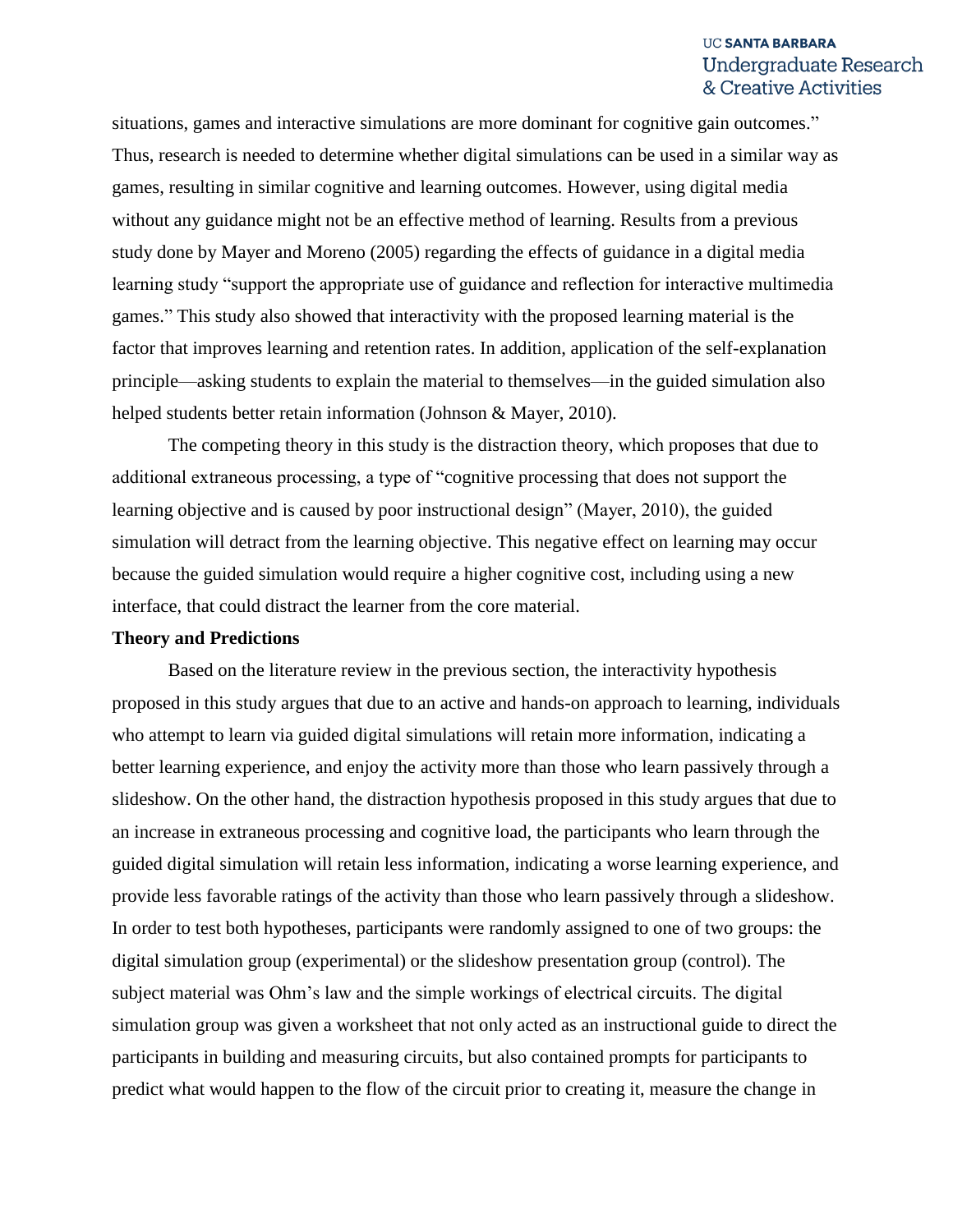current, and reflect on why they think the flow changed. On the other hand, the control group was only given a slideshow presentation that contained pre-made screen-recorded videos of the researcher constructing the circuits using the same instructional tools and process that the guided digital simulation would use, followed by slides summarizing the videos in words. After the learning activity, both groups were administered a transfer test to measure how well they had learned the information presented in the activities, along with a self-rating questionnaire.

#### **Method**

#### **Participants and Design**

The participants were 69 undergraduate students recruited from the psychology subject pool at the University of California, Santa Barbara. The students were between the ages of 18 and 25 ( $M = 18.5$ ,  $SD = 1.12$ ), studying in various majors, but the majority of participants were psychology, biopsychology, or psychological and brain sciences majors. There were 19 men and 50 women. On average, participants showed low prior knowledge about circuitry and physics based on a participant questionnaire (described below). This study was conducted using a between-subjects design with two groups: a control group (*n* = 34, 11 men and 23 women) and an experimental group ( $n = 35$ , 8 men and 27 women).

#### **Materials and Apparatus**

**Paper materials.** The paper materials consisted of an informed consent form, a participant questionnaire, a transfer test, and a post-questionnaire. The participant questionnaire contained questions about the participant's age, gender, major, and year in school, along with a prior-knowledge assessment. A prior-knowledge score was obtained by assigning values to each question and adding up the values. The sum of values obtained from questions 1–6 yielded a subjective prior-knowledge score, intended to create an indication of each participant's prior knowledge of the learning material involved in this study.

The transfer test contained eight questions in the form of eight slides, each with two circuits displayed (see Figure 1). In order to judge the amount of information the participant learned, a transfer score (ranging from 0 to 8) was determined by adding up all of the correct answers in the transfer test. The set of eight test items is shown in Appendix A.

The post-questionnaire was used to solicit each participant's opinions about their learning experience. It contained five questions in which participants were asked to give ratings on a 5 point scale for the following items: (1) How much did you enjoy this learning process (1 – *not at*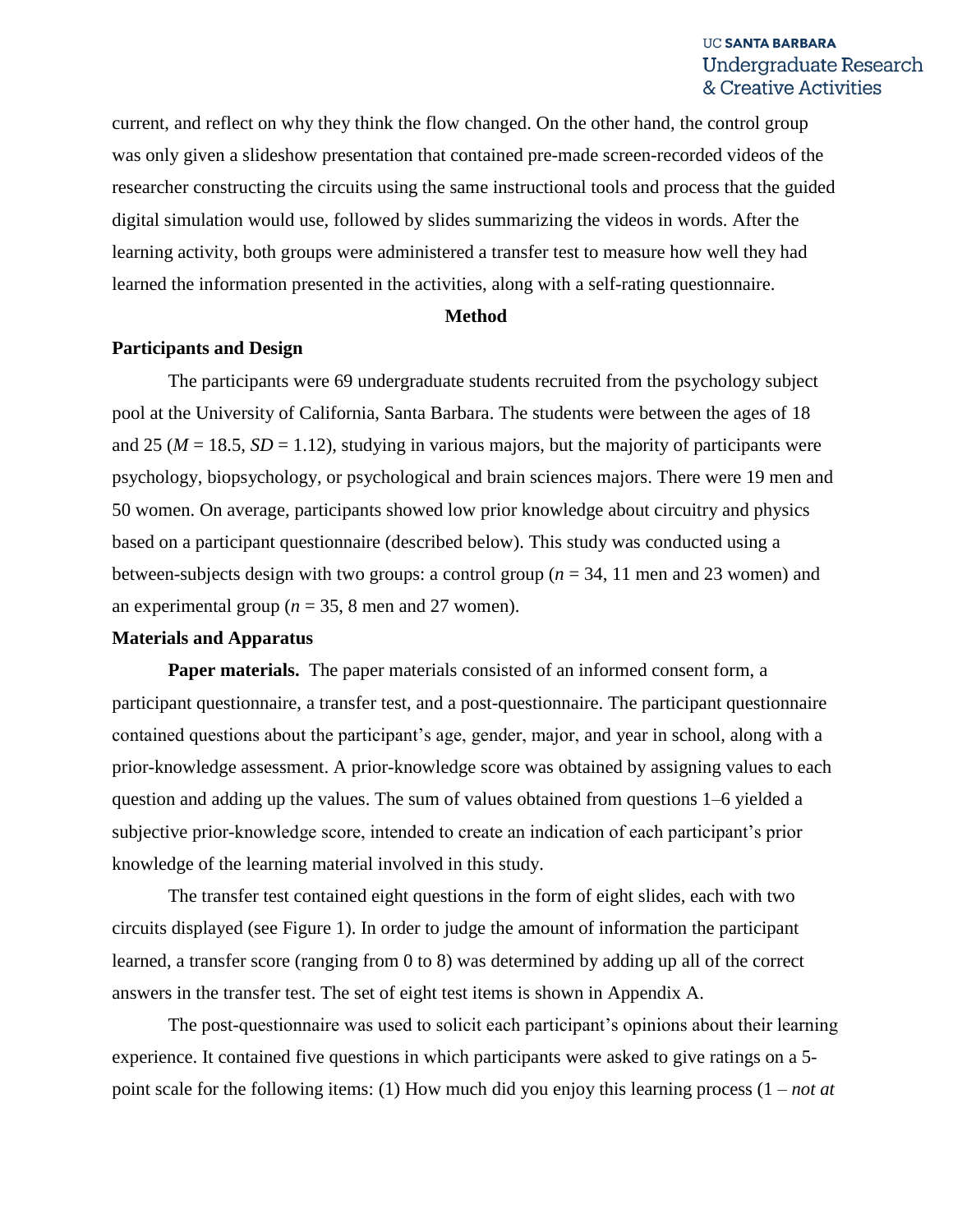*all*, 5 - *loving it*)? (2) Would you do a similar activity again (1 - *not at all*, 5 - *definitely*)? (3) During the lessons, my mental effort was (1 - *0% mental effort*, 5 - *100% mental effort*) (4) How difficult was the lesson (1 - *easy* and 5 - *impossible*)? (5) How easy was it for you to learn the material (1 - *easy* and 5 - *impossible*)?

**Instructional materials.** The instructional materials used in this study consisted of a slideshow presentation (for the control group), a guided worksheet (for the experimental group), and a virtual Phet AC/DC Circuit Kit Lab Simulation created at the University of Colorado, Boulder (also for the experimental group; [https://phet.colorado.edu/en/simulation/circuit](https://phet.colorado.edu/en/simulation/circuit-construction-kit-dc-virtual-lab)[construction-kit-dc-virtual-lab\)](https://phet.colorado.edu/en/simulation/circuit-construction-kit-dc-virtual-lab).

The experimental group subjects were given the digital simulation and a guided worksheet that contained instructions on how to construct five circuits using the Phet AC/DC Circuit Kit Lab Simulation (see Figure 2). The exercises were designed to teach participants how the flow of electricity in a circuit is affected when batteries and resistors are added to the circuit in series or parallel, based on Ohm's Law. Each exercise also prompted the participant to measure the change in current (amps) using an ammeter. The virtual lab simulation and the experimental group worksheet administered simultaneously created a guided simulation. The set of worksheets is shown in Appendix B. The control group subjects were given a PowerPoint presentation consisting of eight informational slides explaining how the flow of electricity in a circuit is affected when batteries and resistors are added to the circuit in series or parallel. Before each slide, a video was shown of the circuit being constructed in the PHET simulation (see Figure 3), which was followed by a slide explaining in words the concept covered in the video (see Figure 4). The videos were screen recordings (captured by the researcher) of the circuits being constructed on the lab simulation site, guided directly by the instructions in the experimental group worksheet. The screen-recording program "Movavi Screen Recorder Studio 10" was used to create the videos displayed in the slideshow. The set of eight slides is shown in Appendix C.

The purpose of the instructional material was to teach participants about eight different rules regarding circuits, based on Ohm's Law: (1) When a battery is added in series, the flow of electrons (amps) increases. (2) When a battery is added in parallel, the flow of electrons (amps) stays the same. (3) When a resistor is added in series, the flow of electrons (amps) decreases. (4) When a resistor is added in parallel, the flow of electrons (amps) increases. (5) When a battery is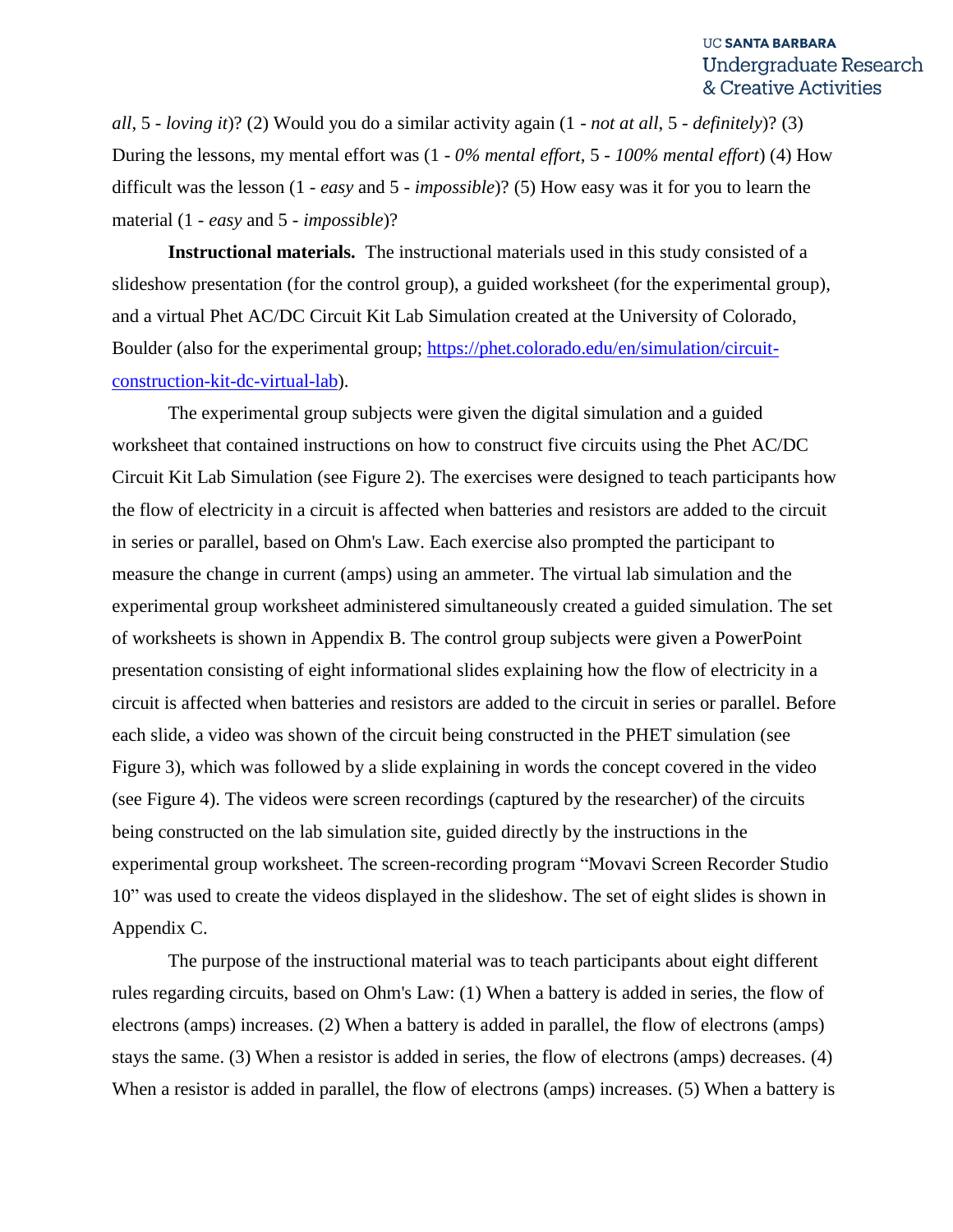removed from series, the flow of electrons (amps) decreases. (6) When a battery is removed from parallel, the flow of electrons (amps) stays the same. (7) When a resistor is removed from series, the flow of electrons (amps) increases. (8) When a resistor is removed from parallel, the flow of electrons (amps) decreases.

The apparatus consisted of three 21-inch iMac computers, each including a keyboard and mouse.

#### **Procedure**

Participants were tested in groups of three, with each participant seated in a separate cubicle consisting of two opaque walls on either side, with a 21-inch iMac computer, a keyboard, and mouse on the desk in front of them. Each group of participants was randomly assigned to either the control group or the experimental group. After participants signed the informed consent form, they were prompted to complete and turn in the participant questionnaire. Next, the slideshow was presented to the control group. Each participant viewed the slideshow independently on separate computers. Participants were asked to study the videos in the slides as well as the text explaining each video in subsequent slides. The experimental group was prompted to open the simulation and follow the instructions on the guided worksheet in order to construct the circuits. Although the groups were timed, they were instructed to take as much time as needed to learn the information and finish the activities. After the slideshow or worksheet was completed, the activity materials were closed, and the participants were given the transfer test. Once participants completed the transfer test, they were administered the post-questionnaire. The control group took an average of 5 to 10 minutes to complete the slideshow, while the experimental group took an average of 15 to 25 minutes to complete the guided simulation and worksheet. It took the participants an average of 5 to 10 minutes to complete the transfer test. IRB approval was obtained and guidelines for treatment of human subjects were followed throughout the experiment.

#### **Results**

#### **Do the Groups Differ on Basic Characteristics?**

A preliminary step was to determine whether the groups were equivalent on basic characteristics. The mean ages of participants in the experimental group ( $M = 18.86$ ,  $SD = 1.38$ ) did not differ significantly from the mean ages of participants in the control group ( $M = 18.68$ ,  $SD = 0.88$ ;  $t(67) = 0.65$ ,  $p = 0.52$ ). The proportion of men and women in the experimental group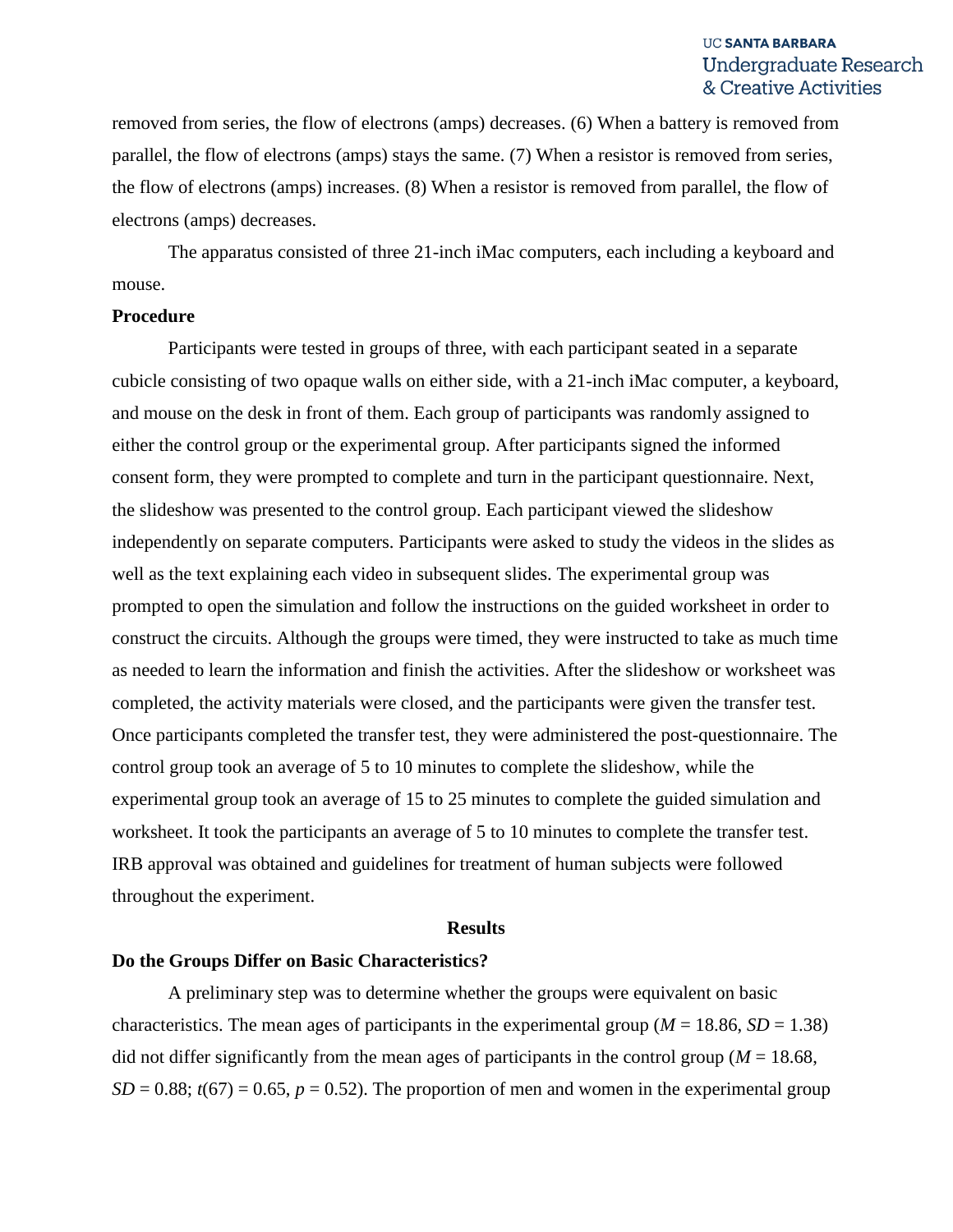(8 males, 27 females) was not significantly different than the proportion of men and women in the control group (11 males, 23 females) based on a Fisher's exact test ( $p = 0.43$ ). The mean prior-knowledge score for the experimental group ( $M = 5.83$ ,  $SD = 2.96$ ) was significantly greater than the mean prior-knowledge score for the control group ( $M = 7.76$ ,  $SD = 4.62$ ;  $t(67) =$  $-2.08$ ,  $p = 0.04$ ,  $d = 0.37$ ). We concluded that the groups were equivalent on basic characteristics except for prior knowledge, so we included prior knowledge as a covariate in subsequent analyses.

#### **Do the Groups Differ on Learning Outcomes?**

According to the interactivity hypothesis, the experimental group should score higher on the transfer test than the control group; according to the distraction hypothesis, the control group should score higher on the transfer test than the experimental group. Table 1 shows the means and standard deviations for the two groups on the transfer test. A t-test showed that the groups did not differ significantly on transfer test scores  $(t(67) = -1.03, p = 0.31, d = 0.25)$ . In order to compensate for pre-existing differences in prior-knowledge score, we conducted an analysis of covariance on transfer score with prior knowledge as a covariate and control or experimental group as the between-subjects factor. The ANCOVA statistical analysis (analysis of covariance) showed that the two groups did not differ significantly on transfer score  $(F(66) = 0.36, p = 0.54)$ , indicating that the differences found in prior knowledge did not affect our results. We concluded that the predictions of the interactivity hypothesis were not supported.

#### **Did the Groups Differ on Self-Reported Measures?**

According to the interactivity hypothesis, the experimental group should produce more favorable ratings on the post-questionnaire than the control group, but according to the distraction hypothesis, the opposite should hold true. Table 2 shows the mean ratings and standard deviations for the two groups on each of the five post-questionnaire items. The first question asked the participant to rate how much they enjoyed learning from the activity. Results from a t-test showed that the control group enjoyed learning from the activity more than the experimental group ( $t(67) = -2.02$ ,  $p = 0.03$ ,  $d = 0.53$ ). The second question asked the participant to rate how likely they would be to do similar activities in the future. Results from a t*-*test showed that the groups did not differ significantly in their likelihood to do similar activities in the future  $(t(67) = -1.25, p = 0.22, d = 0.31)$ . The third question asked the participant to rate how well they thought the activity helped them learn. Results from a t*-*test showed that the groups did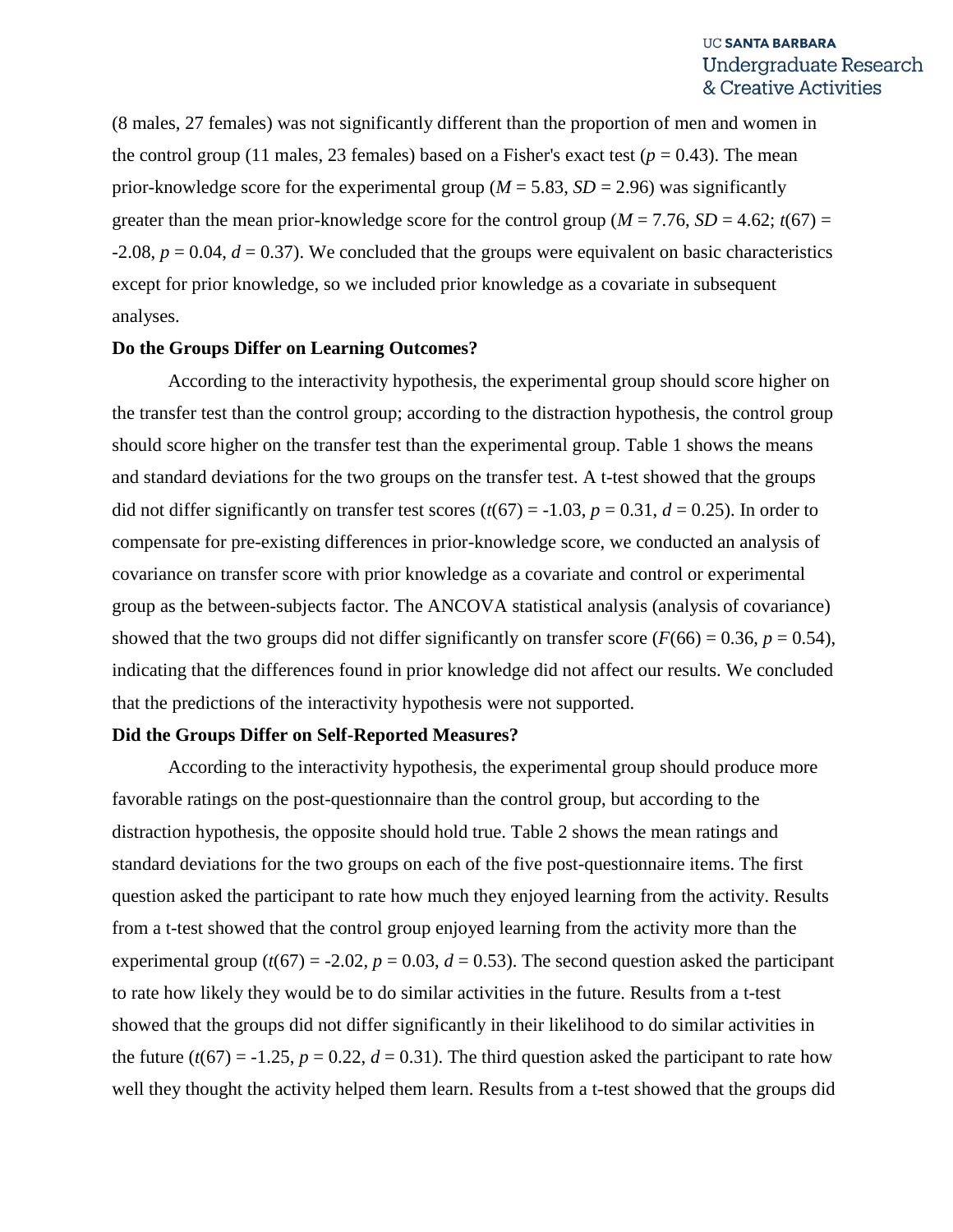not differ significantly in how well they thought the activity helped them learn  $(t(67) = -1.75, p =$ 0.09,  $d = 0.42$ ). The fourth question assessed the participant's level of mental effort during the activity. Results from a t*-*test showed that the groups did not differ significantly in their level of mental effort during the activity  $(t(67) = 0.83, p = 0.41, d = 0.20)$ . The fifth question asked the participant to rate the difficulty of the activity. Results from a t-test showed that the control group thought that the learning activity was easier than did the experimental group  $(t(67) = 2.98$ ,  $p = 0.00$ ,  $d = 0.72$ ). Overall, post-questionnaire test results showed that the control group perceived their lesson to be easier, while the experimental group perceived their lesson to be more difficult. Additionally, the control group enjoyed the lesson more than the experimental group did.

## **Discussion**

#### **Empirical Contributions**

The results obtained do not provide statistically significant evidence that a guided digital learning simulation is a more effective learning tool than the traditional slideshow experience. In addition, results showed that the control group found the task to be easier and more enjoyable. One possible explanation for these results is that the control group is administered a passive learning experience that requires less time and effort than the experimental group's activity, making it a more enjoyable and easier experience.

## **Theoretical Implications**

The results provide partial support for the distraction hypothesis. Based on the predictions from the interactivity hypothesis, the experimental group should have performed better on the transfer test; however, the control group performed slightly better on the test than the experimental group did, albeit at a nonsignificant level. In turn, the results of the self-report ratings support the distraction hypothesis and suggest that the experimental group may have been distracted by the complexities of the media apparatus.

The argument can be made that the high level of initial cognitive cost in learning digital protocol prior to accessing the learning material may introduce cognitive load, possibly decreasing the efficacy of the digital learning activity (Sweller, Ayers, & Kalyuga, 2011). The cognitive load, which would be introduced by the hands-on digital simulation and guided activity, is absent in the traditional slideshow learning method, which could be the reason for the improved ratings and performance of the control group. The cognitive cost associated with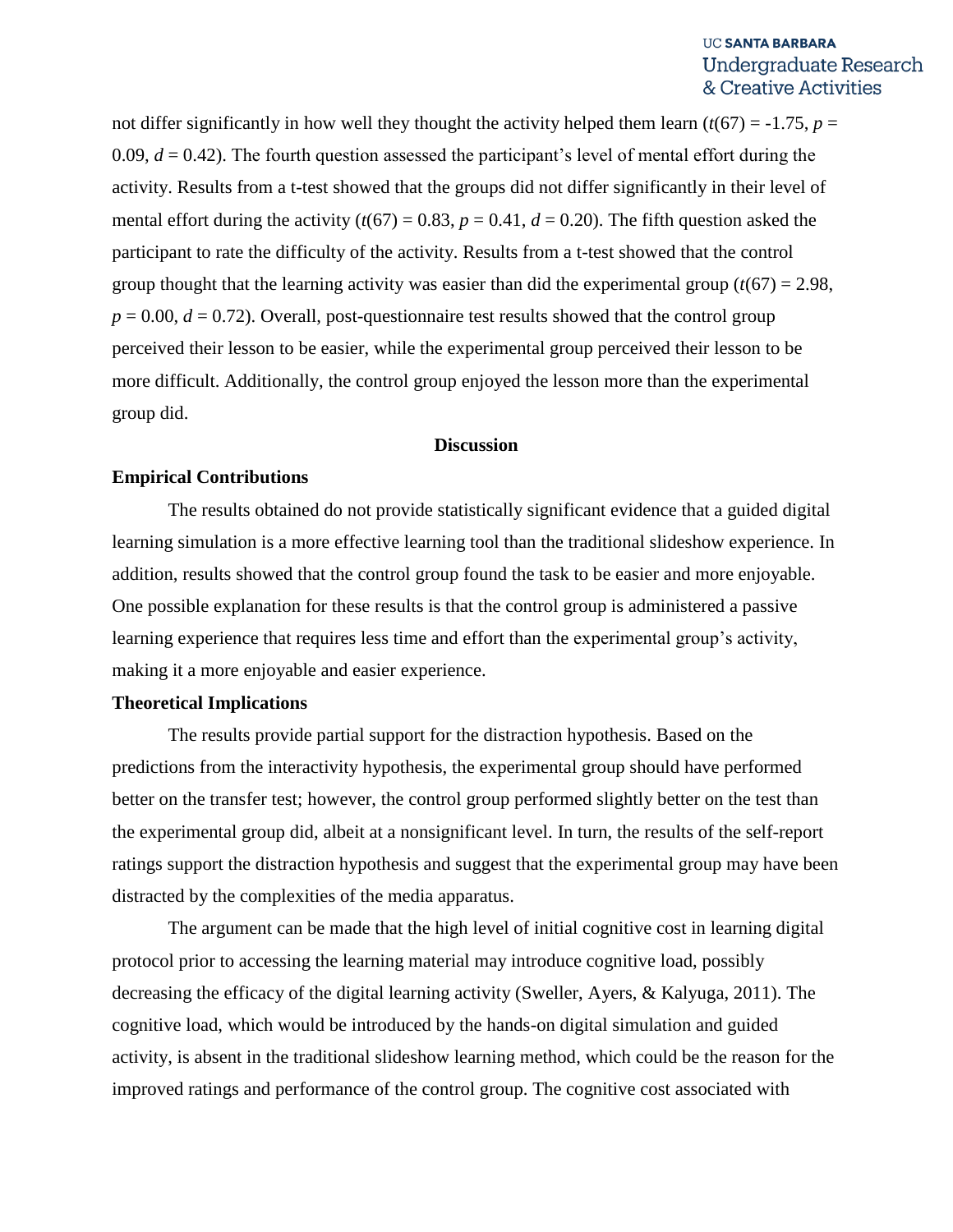learning the digital protocol during this experiment could have been mitigated with a digital pretraining session for the experimental group, so the participants would be familiar with the apparatus prior to learning the actual instructional material contained in the guided simulation.

#### **Practical Implications**

Although the results from this study are inconclusive, the use of multimedia and games in education could be impactful in making the learning experience more interesting and attractive to students. Due to the passive nature of learning from a slideshow presentation during a lecture, many students are often distracted by their own electronic devices, like mobile phones and computers. As a result, students may not engage with the information in this traditional manner of learning. By introducing effective hands-on multimedia learning strategies, the education system can optimize the educational experience for students by actively engaging them in learning. Research, however, is needed to determine how to design effective interactive simulations.

# **Limitations and Future Directions**

Since the transfer test was administered immediately after the learning task was completed, it is possible that the control group invoked working memory, rather than long-term memory, to complete the transfer test, which would not be a true measure of retained learning. Administration of a ten-minute distraction task to both groups after completing the learning activity could prompt participants to clear the caches of their working memory, therefore making the transfer test a better measure of learning outcome. Due to time limitations, we were unable to implement these methods in this study. In addition, the time frame of this research project limited the number of subjects that were able to participate.

Based on the results and explanations of this study, several relevant research ideas could be explored. One major concept that could be researched is the amount of cognitive load required to learn novel educational digital media protocols. For example, assessing how much cognitive effort is required to learn the digital protocols in this study prior to the lesson material itself might reveal complexities of the digital protocols that may be contributing to the distraction. Studying methods of optimizing guided lab simulations may allow students to learn a variety of topics in further depth.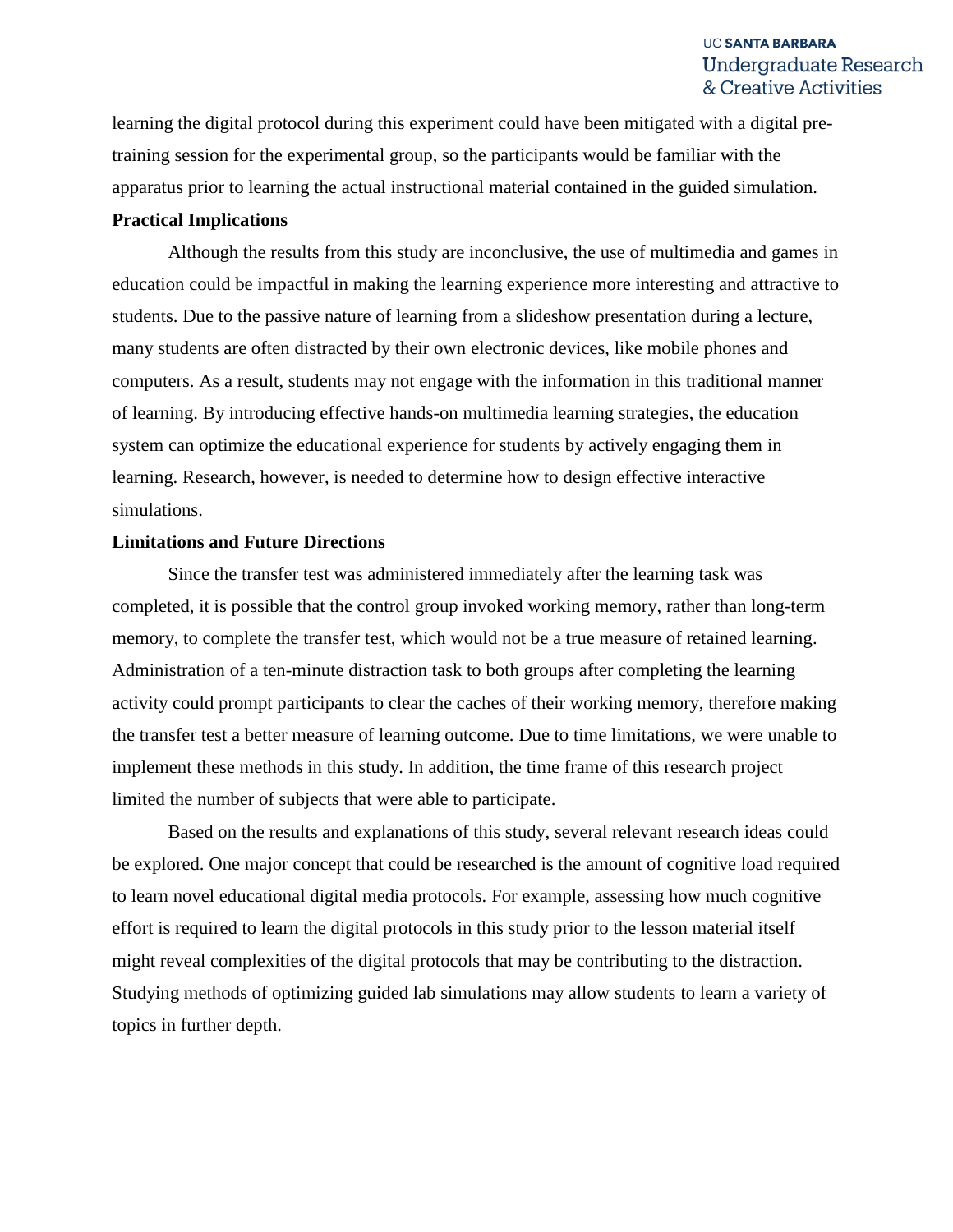# **Conclusion**

While the results of this study did not prove the interactivity hypothesis, it could be due to the various limitations of the study; therefore, additional investigation into the field of handson multimedia learning is necessary to yield more conclusive results. Digital media has the potential to revolutionize the learning process by creating immersive learning experiences that could help students deeply learn information in a practical manner while truly enjoying the process, thus enabling students to excel in learning throughout their lives.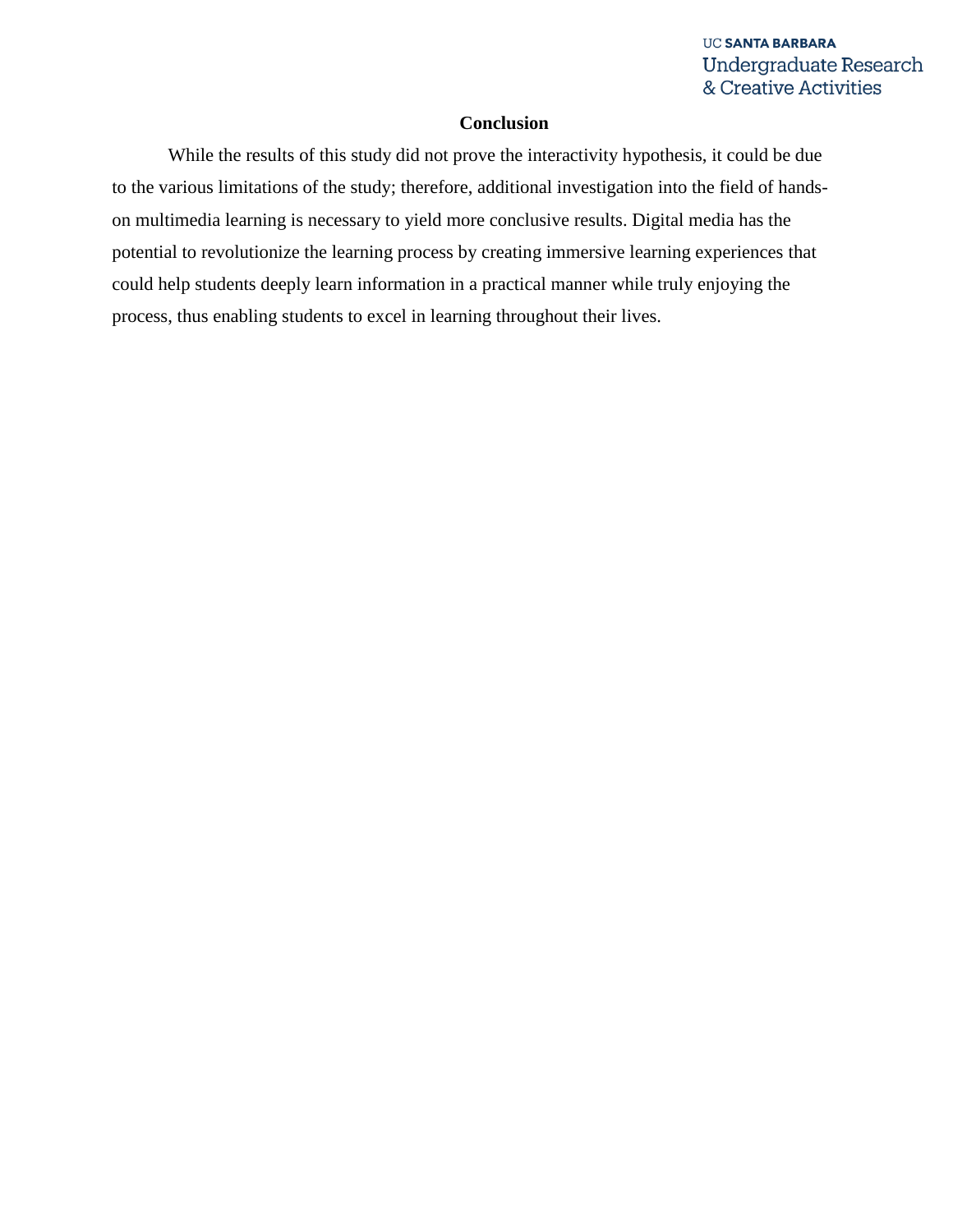#### **References**

- Honey, M. A., & Hilton, M. I. (Eds.). (2011). *Learning science through games and simulations.*  Washington, DC: National Academies Press.
- Johnson, C. I., & Mayer, R. E. (2010). Applying the self-explanation principle to multimedia learning in a computer-based game-like environment. *Computers in Human Behavior, 26*(6), 1246-1252. doi:10.1016/j.chb.2010.03.025
- Mayer, R. E. (2009). *Multimedia learning* (2nd ed). New York: Cambridge University Press.
- Mayer, R. E. (2011). *Applying the science of learning*. Upper Saddle River, NJ: Pearson Merrill Prentice Hall.
- Mayer, R. E. (2014a). *Computer games for learning.* Cambridge, MA: MIT Press.
- Mayer, R. E. (Ed.). (2014b). *The Cambridge handbook of multimedia learning* (2nd ed). New York: Cambridge University Press.
- Moreno, R., Mayer, R. E., Spires, H. A., & Lester, J. (2001). The case for social agency in computer-based teaching: Do students learn more deeply when they interact with animated pedagogical agents? *Cognition & Instruction, 19,* 177–213.
- Moreno, R., & Mayer, R. E. (2005). Role of guidance, reflection, and interactivity in an agentbased multimedia game. *Journal of Educational Psychology, 97*(1), 117-128.
- Sweller, J., Ayres, P., & Kalyuga, S. (2011). *Cognitive load theory.* New York: Springer.
- Vogel, J. J., Vogel, D. S., Cannon-Bowers, J., Bowers, C. A., Muse, K., & Wright, M. (2006). Computer gaming and interactive simulations for learning: A meta- analysis. *Journal of Educational Computing Research, 34,* 229–244.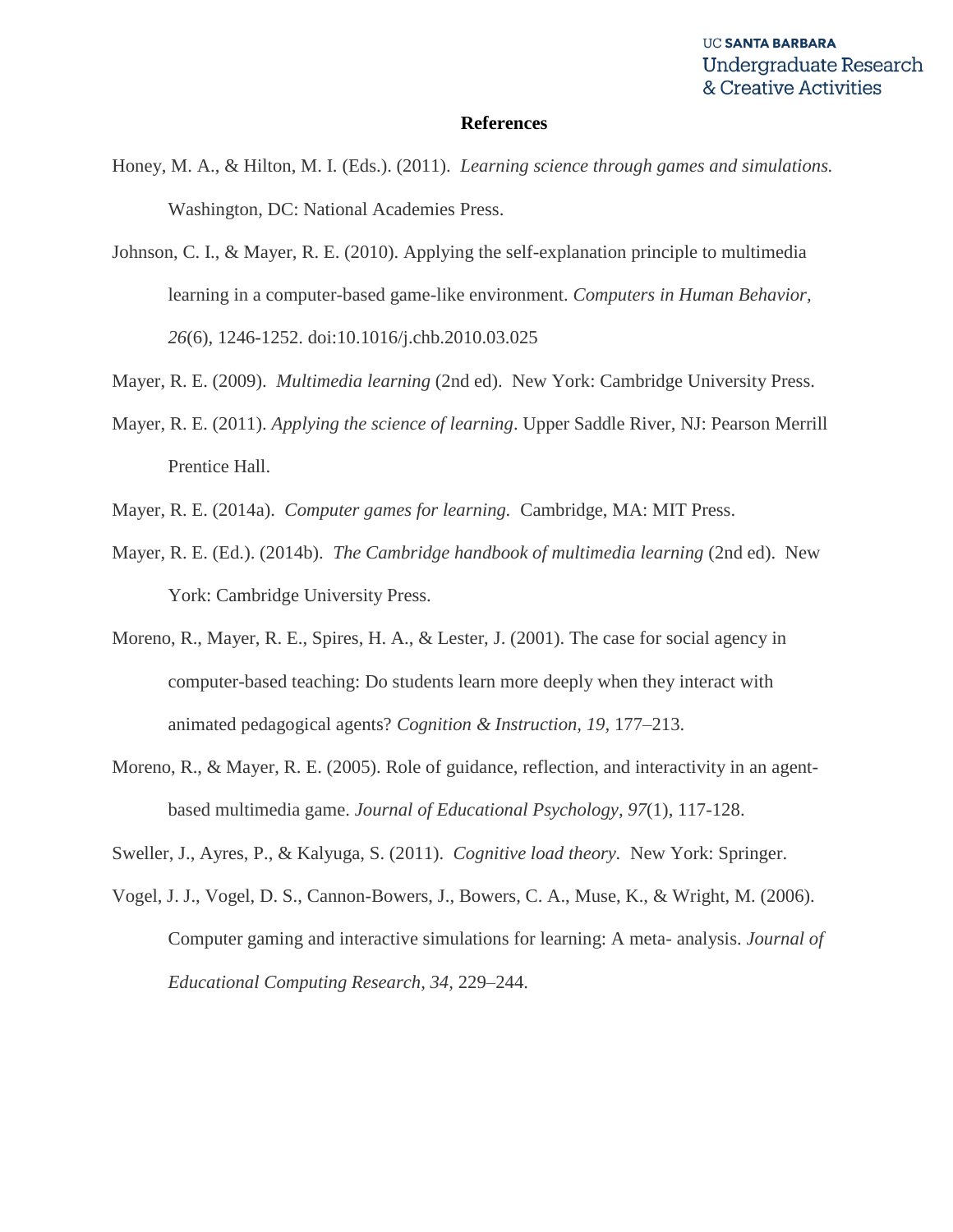# **Table 1**

# *Mean Transfer Scores (and Standard Deviations) for Experimental and Control Groups*

| Group        | М    | <b>SD</b> |  |
|--------------|------|-----------|--|
| Experimental | 5.03 | 1.38      |  |
| Control      | 5.35 | .22       |  |

# **Table 2**

*Mean Ratings (and Standard Deviations) on Five Items for the Experimental and Control* 

*Groups*

| Question                | <b>Experimental Group</b> |           | Control Group |           |
|-------------------------|---------------------------|-----------|---------------|-----------|
|                         | $\boldsymbol{M}$          | <i>SD</i> | M             | <i>SD</i> |
| Question 1 (enjoy)      | 3.78                      | 0.73      | 4.18          | 0.80      |
| Question 2 (future)     | 3.74                      | 0.78      | 4.00          | 0.92      |
| Question 3 (helped)     | 4.11                      | 0.83      | 4.47          | 0.86      |
| Question 4 (effort)     | 3.37                      | 0.81      | 3.21          | 0.84      |
| Question 5 (difficulty) | 2.74                      | 0.74      | 2.18          | 0.83      |
|                         |                           |           |               |           |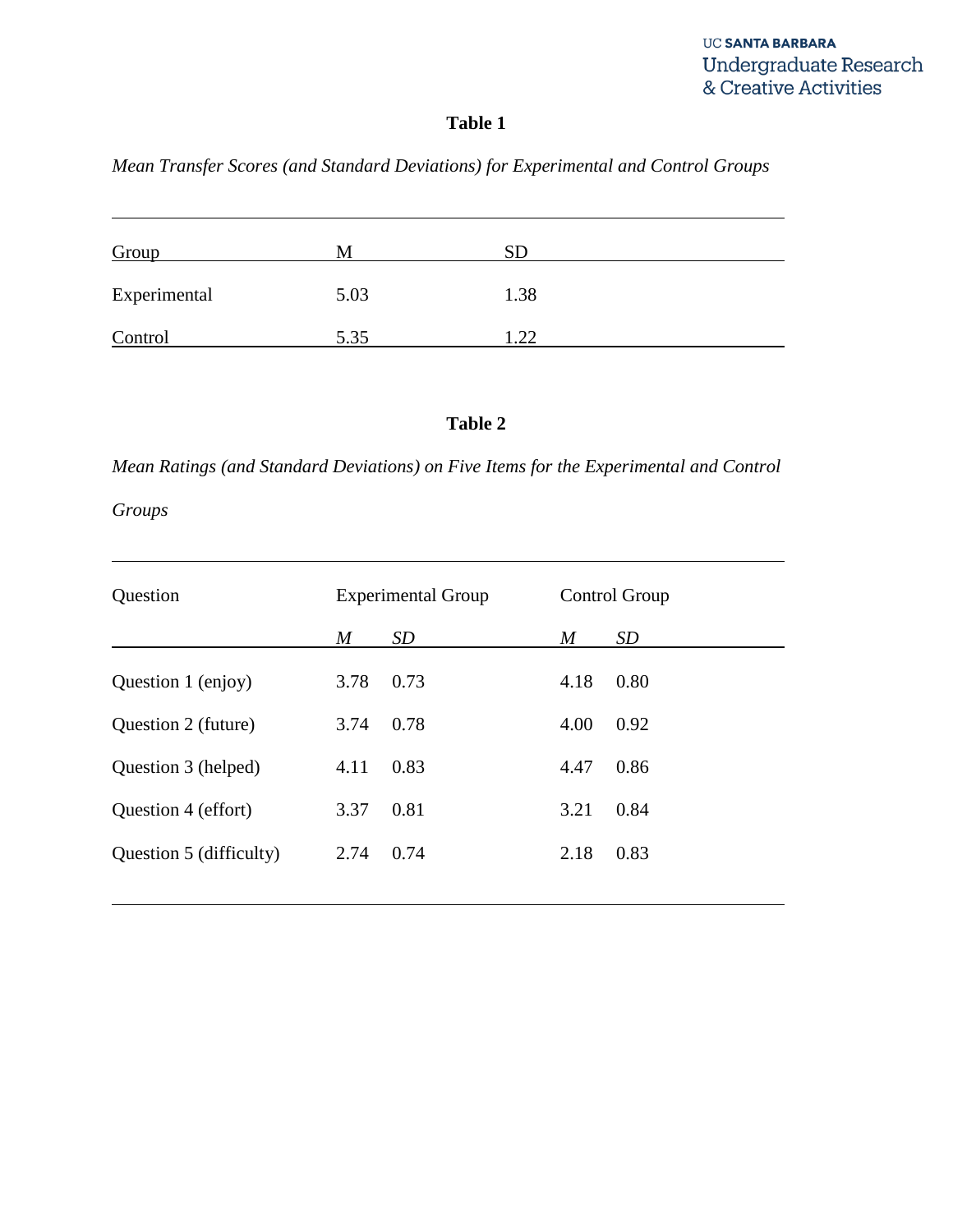

*Figure 1.* Transfer-of-training test sample question.



*Figure 2.* Circuit construction exercise sample.



*Figure 3.* Instructional video slide sample*.*

Connecting Batteries in Series - Summary When you add a battery in series to an existing circuit, the current (amps) is doubled.

*Figure 4.* Text description slide sample.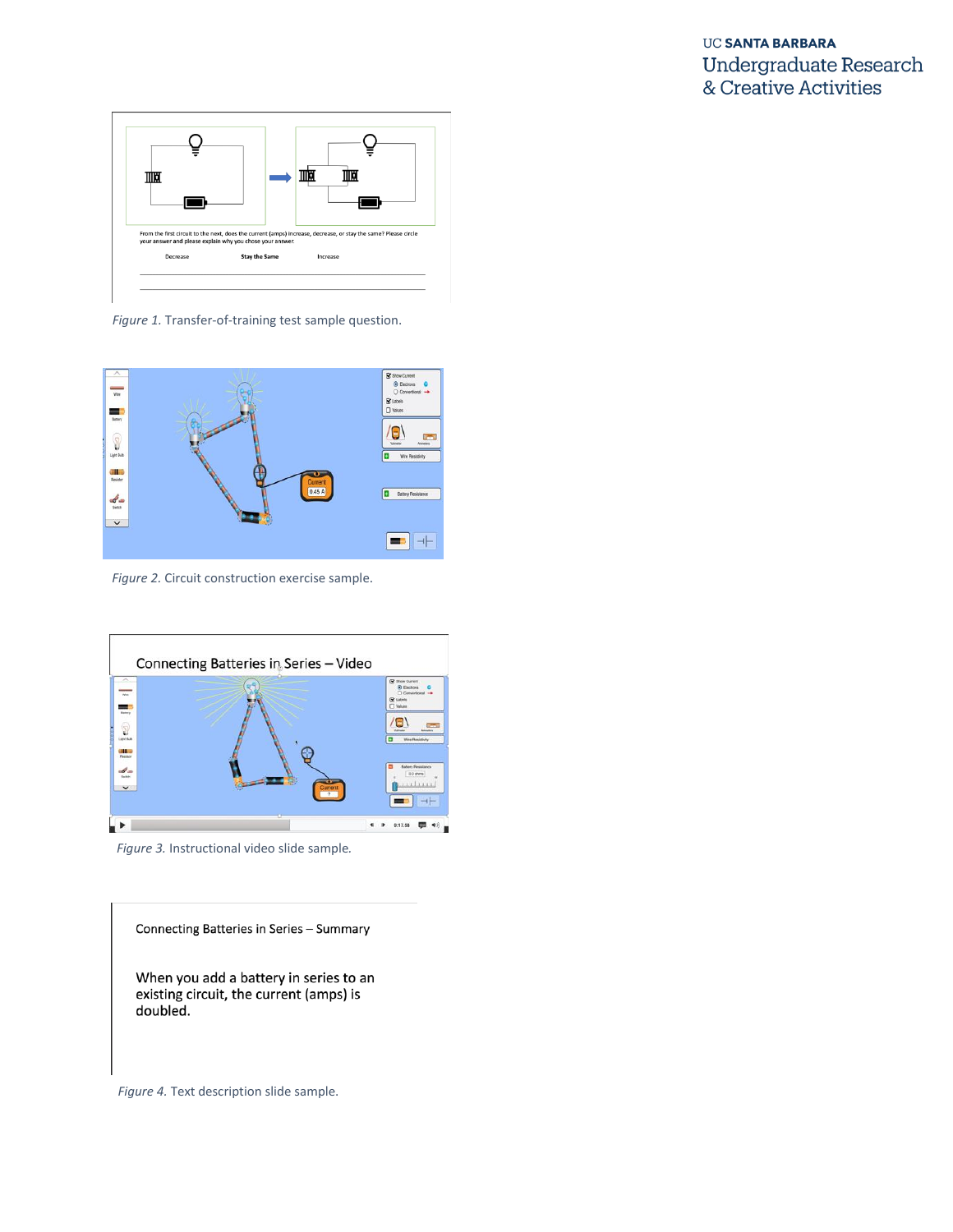# **Appendix A**

The transfer test questions were displayed as eight separate pages in a packet, displayed in order

below.

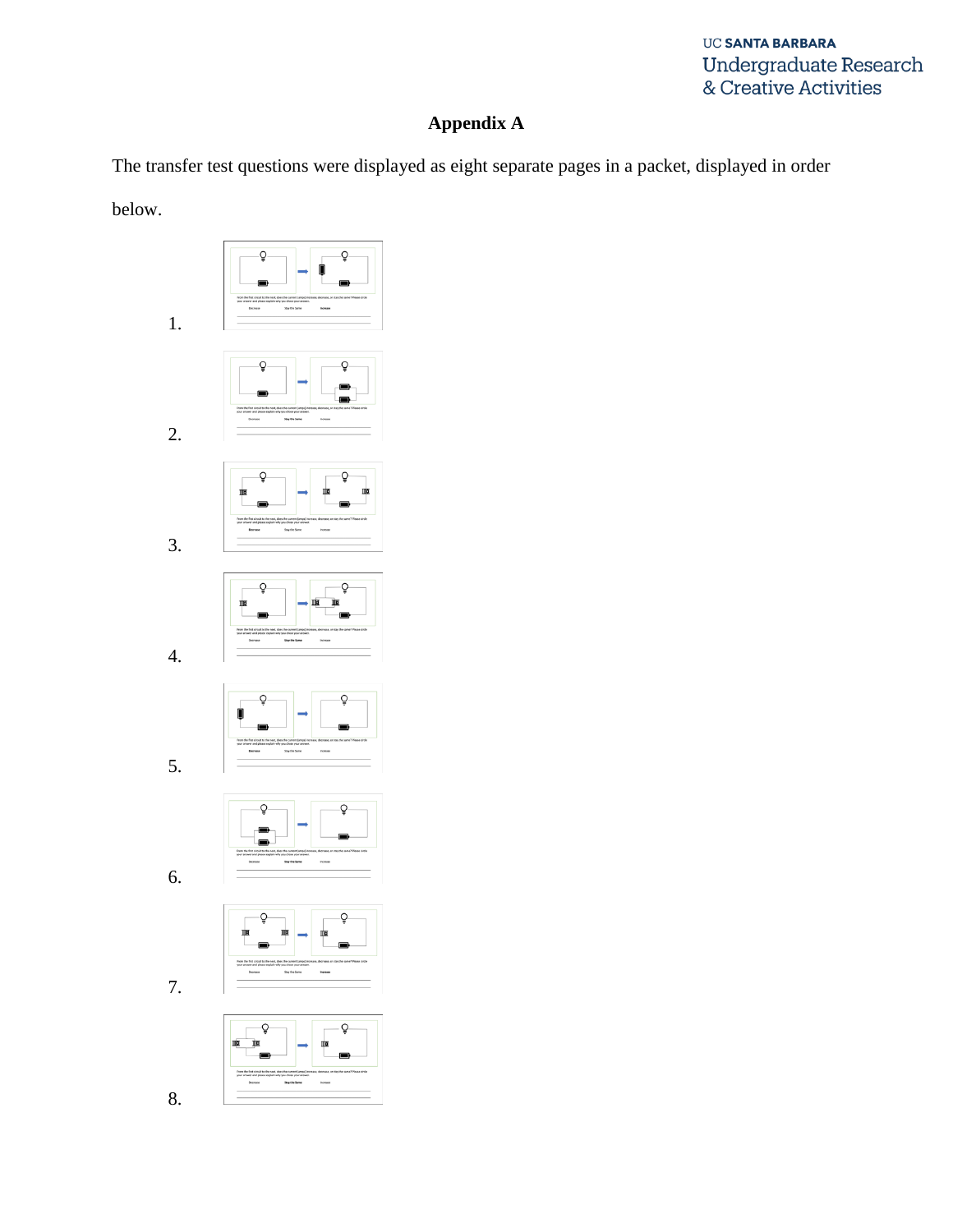# **Appendix B**

The experimental group worksheet contained five pages with instructions to construct the circuits

in order to learn Ohm's law, displayed in order below.

| $\frac{1}{2}$ $\frac{1}{2}$ $\frac{1}{2}$ $\frac{1}{2}$<br>1.<br>ł |
|--------------------------------------------------------------------|
|                                                                    |
| i ja<br>E.<br>}≡.<br>1220<br>這<br><b>Southern</b><br>2.<br>$\sim$  |
|                                                                    |
| $M = \frac{1}{2}$<br>þ.<br>ıÉ<br>-----------------                 |
|                                                                    |
| 3.<br>$\overline{1}$                                               |
|                                                                    |
| $\mathbf{h}$ , $\mathbf{v}$<br>L<br>ļ.<br>$\overline{\phantom{a}}$ |
|                                                                    |
| 4.                                                                 |
| cita u his shis uso<br>E.<br>$\mathbf{1}_{\mathbf{A}}$<br>iΞ       |
| nay<br>A Th A ya <u>Bib</u> beloped                                |
| ï                                                                  |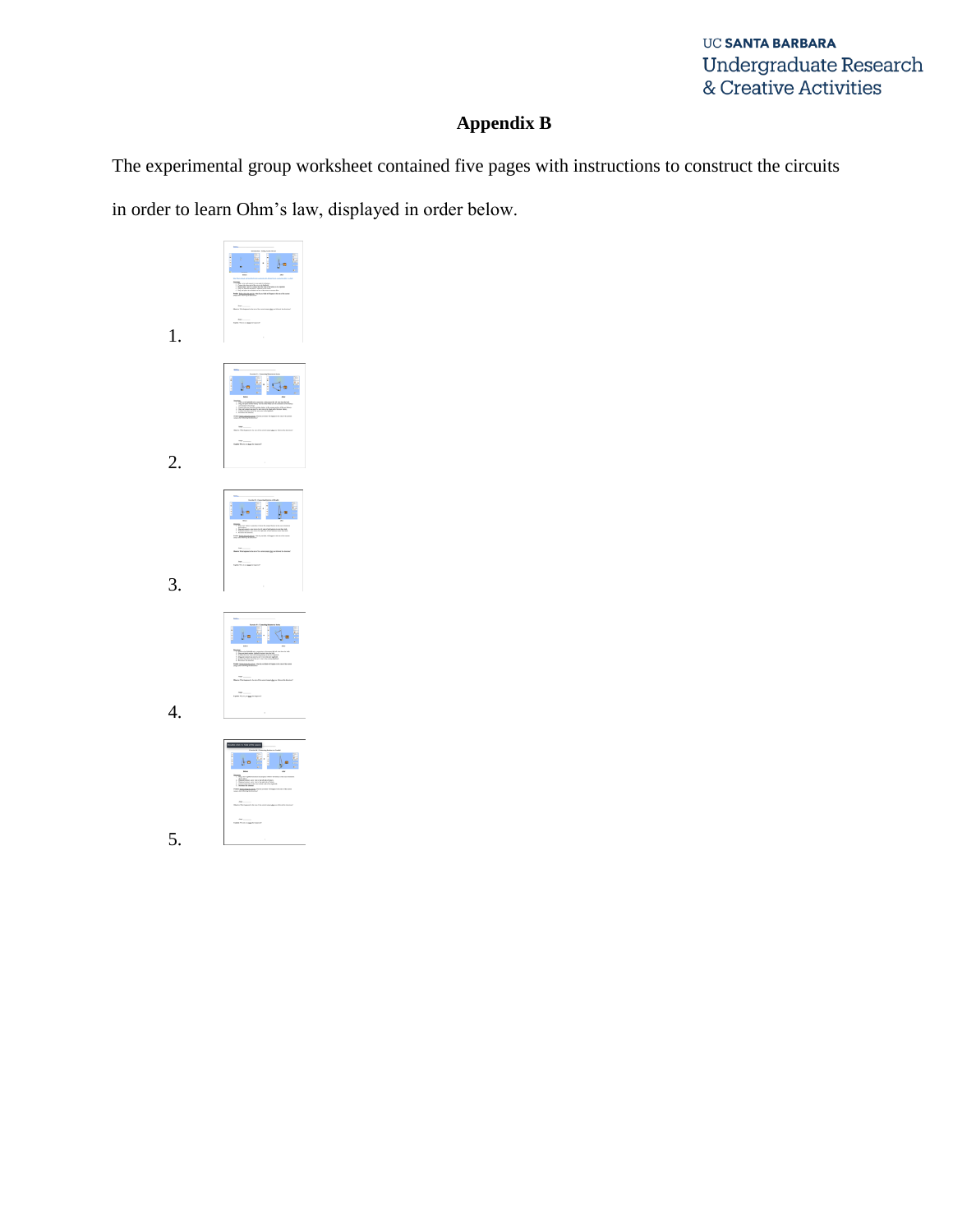# **Appendix C**

The control group slideshow contained nine slides with a video showing a circuit being constructed followed by a slide explaining the video, in order to teach Ohm's law. The slides are displayed in order below.